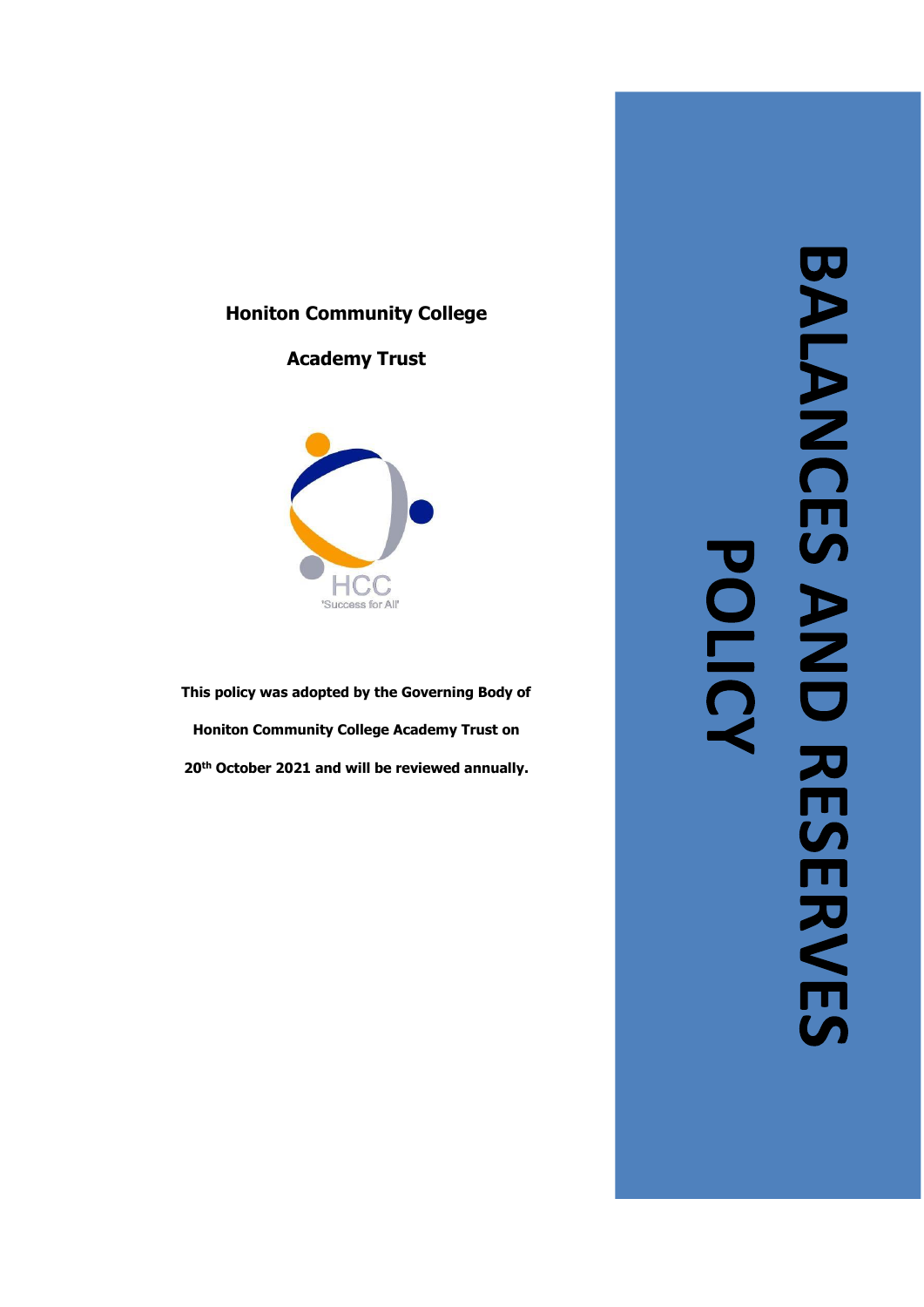## **Introduction**

Future plans need to be considered when setting the Academy's budget, in particular any uncertainty over future income or the risk of unexpected calls on the Academy's funds, balanced with the current needs of the Academy. In looking at future plans, projects or other spending needs might be identified that cannot be met from the income of a single year's budget alone. The identification of these factors might point to a need for reserves. This policy should be reviewed at least annually as part of the Academy's budget planning processes.

## **Setting of Reserves**

The Academy's level of reserves can be expressed as a % target of income and should be informed by:

- Its forecasts for levels of income for the current and future years, taking into account the reliability of each source of income.
- Its forecasts for expenditure for the current and future years on the basis of planned activity.
- Its analysis of any future needs, opportunities, commitments or risks, where future income alone is unlikely to be able to meet anticipated costs.
- Its assessment, on the best evidence reasonably available, of the likelihood of each of those needs that justify having reserves arising and the potential consequences for the academy of not being able to meet them.

## **Limit of Reserves**

- The Academy should not set a level of Reserves above the limits permitted by the ESFA that may result in a clawback of funds by the ESFA.
- If a 'zero level' reserves policy is adopted the academy should consider the financial and other risks in such a policy and must explain their policy in the Trustees' Annual Report.

#### **Reserve Levels**

There is no set way of calculating the right level of reserves and to that end the Academy follows the following procedure when setting its reserve levels: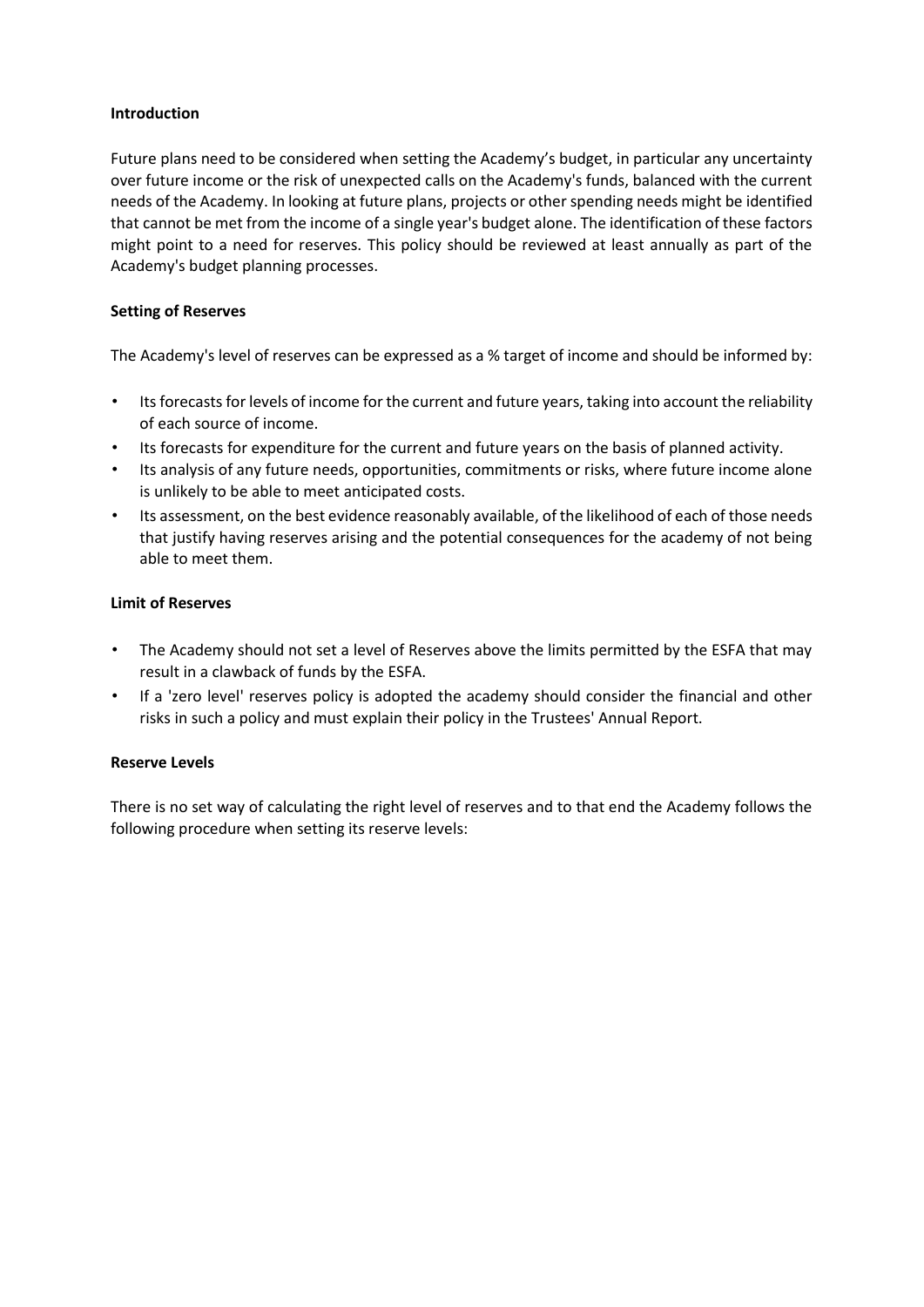| <b>Future Plans</b>       | • Major Capital Projects<br>•Curriculum Investment<br>• Expansion                                                                   |                      |
|---------------------------|-------------------------------------------------------------------------------------------------------------------------------------|----------------------|
| Uncertainty               | • Levels of government grant<br>• Student numbers<br>• Contingencies<br>• Additional costs<br>• Staffing changes                    | Level of<br>Reserves |
| <b>Fund</b><br>Management | . Next year's budget and Five year forecast<br>. Working capital and Cashflow requirements<br>· Maintenance<br>• Capital investment |                      |

1

The Trustees have determined that the desired level of free reserves should be approximately £400,000. However, due to significant national cost pressures it has not been possible to maintain the level of free reserves at this level. The Trustees recognise the need to replenish its reserves to ensure the Academy has sufficient funds to cover planned and unknown future activities and has set two targets to achieve this:

| Overall Level of Reserves | £430k |
|---------------------------|-------|
| In-year contingency       |       |

#### **Use of Reserves**

The Trustees have reviewed the future plans of the Academy and have set designated reserves as follows:

- To cover costs as a result of any negative budget predictions over the course of the academy's five year budget forecast. The College is within one of the lowest funded education authorities in England where government allocations for primary and secondary pupils are the lowest in the country.
- Contributions towards future capital investment, many of the College buildings have been declared sub-standard and in need of improvement. Their poor condition is a major drain on finances and are educationally unfit and uninspiring.
- Contribution to the costs of a Sand Dressed or Artificial Grass Pitch (AGP).
- In-year contingency to meet maternity, redundancy, etc. with the right to transfer unused contingency funds to the overall level of reserves at year end.

#### **Monitoring of Reserves**

The level of reserves should be monitored throughout the year as part of the normal monitoring and budgetary reporting processes to: